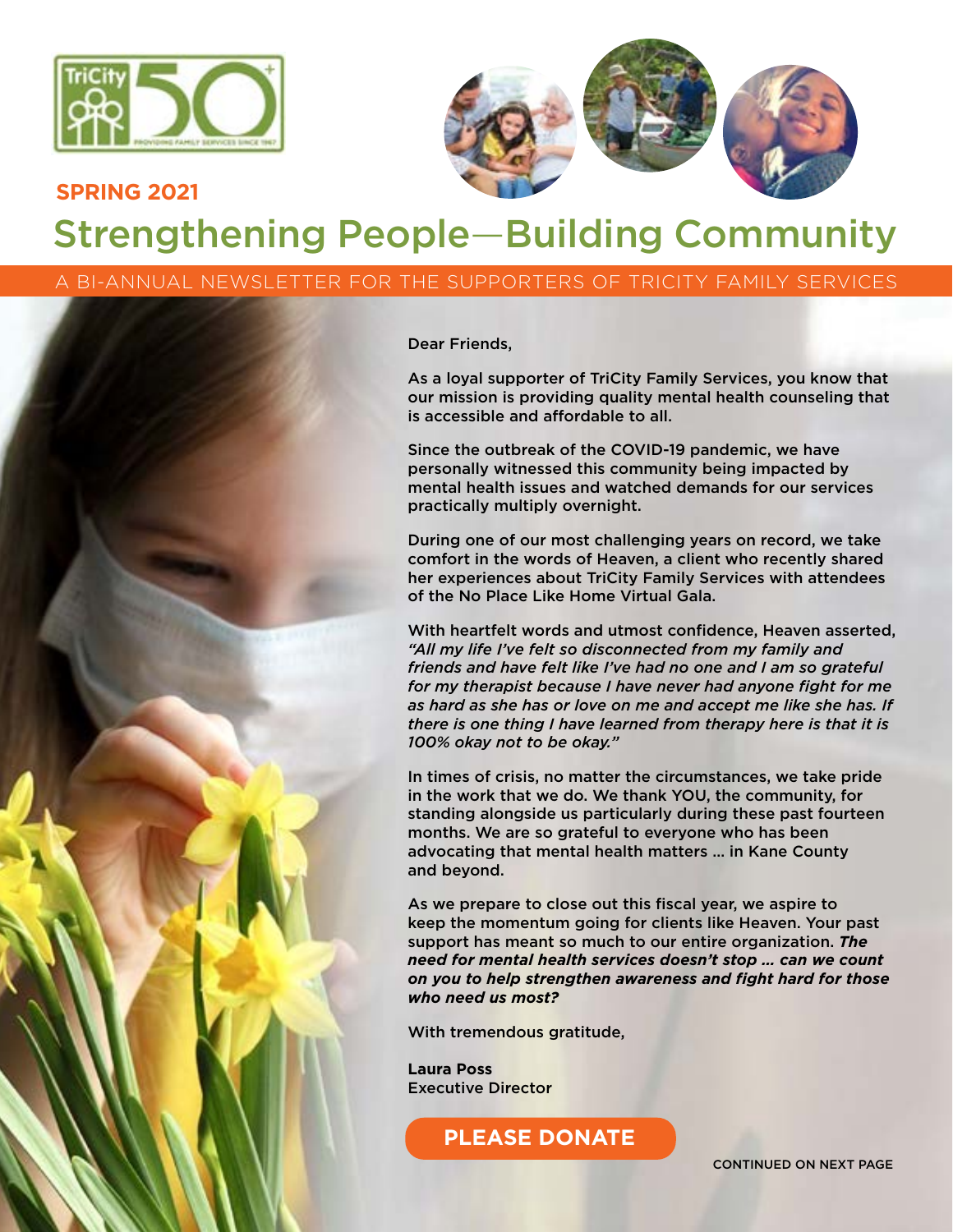### EVENTS: PAST & FUTURE



**AND YOU WERE THERE, AND YOU WERE THERE, AND YOU WERE THERE:** Scenes from our 2021 No Place Like Home Virtual Gala.

Our first attempt at celebrating the brains, heart and courage behind our mission was blindsided in 2020 by COVID-19 and resulted in the in-person fundraiser quickly transitioning into a remote experience.

Nearly one year later, with restrictions still in place, the expression 'There's No Place Like Home' took on a literal meaning for the nearly 120 attendees who logged into YouTube on March 20 for the annual fundraiser. The major difference, however, is that the added planning time allowed for creative execution. Guests were treated to a true virtual experience, complete with in-home meal kits delivered to each attendee, homemade poppy centerpieces, sweet treats, program booklets, and sponsor souvenirs. It was, indeed, a magical night with a beautiful message offering hope in the darkest of times.

In addition to meaningful video testimonials shared by members of the community, including a client of the agency, the Golden Heart Awards were presented to **Mike and Betsy Penny**, **The Richard H. Driehaus Charitable Lead Trust**, and **Geneva Women's Club**.

Our deepest thanks to this year's event sponsors: **FT Cares Foundation** (Wizard of Oz/Production Sponsor); **The Reese Family Charitable Foundation** (No Place Like Home/Entertainment Sponsor); **Nicor Gas** (Scarecrow/ Meal Sponsor); **Caterpillar** and **Sterling Bank** (Tinman/ Beverage Sponsors); **Kluber Architects + Engineers** (Not in Kansas Anymore/Golden Ticket Raffle Sponsor); **Graham's Chocolates** (Sweet Treats Sponsor); and **Vintage 53** (Wine Pull Sponsor).

We would also like to acknowledge our Corporate Partners in Caring: **ALDI**; **FONA International**; **First National Bank of Omaha**; **DHJJ**; **Doran Scales**; **Fox Valley Orthopedics**; **K. Hollis Jewelers**; **Mason, Faith & Hoscheit**; **Nicor Gas**, and **St. Charles Bank & Trust**.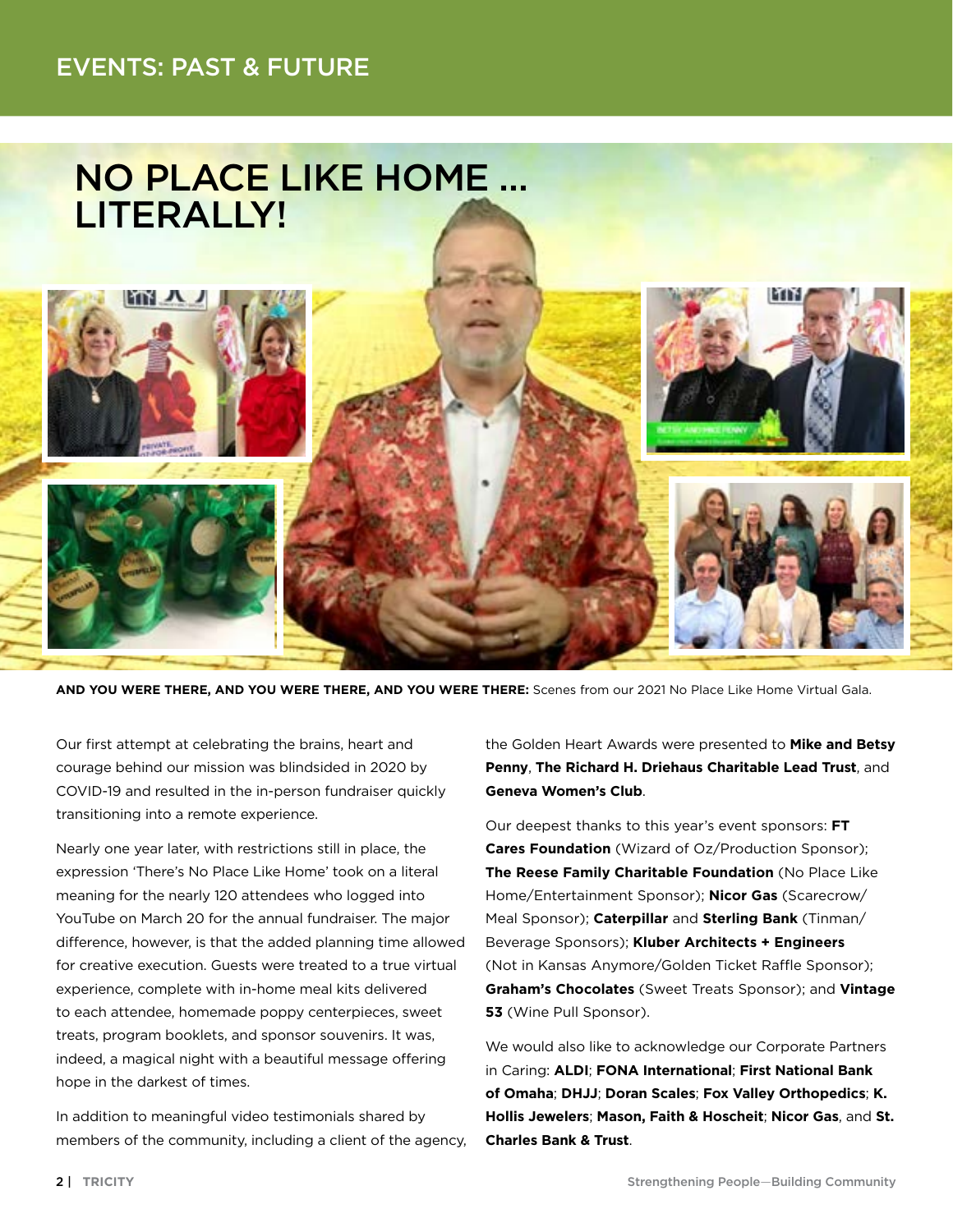## FOLLOW-UPS

# PANDEMIC PIVOT



A pair of virtual galas. Two virtual 5Ks. A couple of virtual trivia nights. And one virtual awards celebration of philanthropy. That about sums up our world of special events since the last newsletter … better known as Pivoting in a Pandemic.

Since our last print edition, we have taken fundraisers to a completely different

level. Fortunately, with each event, we were able to raise critical dollars, cultivate strong donors and community supporters, and produce hope in times of challenge.

Both our Emerald City and No Place Like Home Galas were instrumental in channeling a heartfelt message through video messaging, testimonials and creativity. The latter was celebrated by nearly 120 people and raised more than \$50K.



# VIRTUAL TRIVIA NIGHT

What do you get when you cross nine brainiac teams with one of the most unlucky days of the year? A superstitiousthemed trivia game!

Friday the 13th of November found a large Zoom following prepared to tackle questions ranging from sports superstitions to all things related to Stephen King. And for an inaugural remote trivia experience, it proved that we can take just about any event and convert it into a virtually fun time.

# OANS, ZWOA, DREI ... GOLF!

TriCity Family Services' first return to IN-PERSON events since the pandemic began was held in September 2020 and we appreciated the chance to gather outdoors on a beautiful autumn day for a good cause … and a German-themed golf outing complete with brats, burgers and Bavarian beverages.

On Monday, September 14, fifty-six golfers took to Prairie Landing Golf Course, voted by Golf Advisor as the #2 top public golf course in Illinois, to help raise nearly \$12,000 for mental health.

Back by popular demand, we invite you to "Save the Date" and join us for our 2nd Annual Golftoberfest on Monday, September 20, 9am, at Prairie Landing Golf Club. Lederhosen optional, we are looking for men and women to play, sponsor and volunteer.

Registration for the 2021 outing will include light breakfast, 18 holes of golf, lively on-course contests, lunch, awards, and goodie bags for all participants. Cost to play is \$165 per golfer and registration opens July 1.



And we want this year's outing to be a full-fledged Oktoberfest celebration so dressing the part (lederhosen, Bavarian hats, etc.) is strongly encouraged. Most spirited team wins a prize!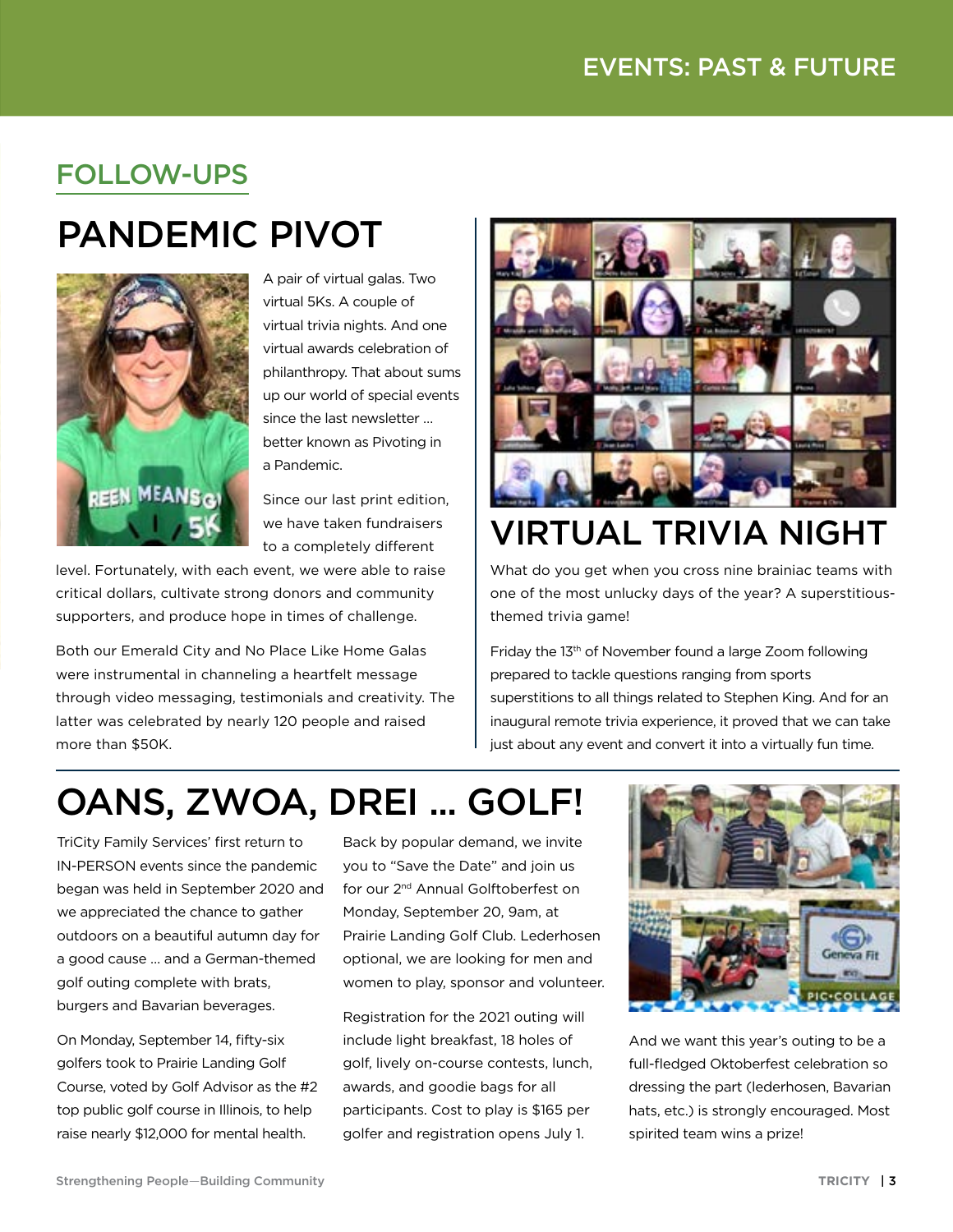## DR. JOHN MASON RECEIVES 2020 BARTH AWARD IN VIRTUAL PRESENTATION

TriCity Family Services presented the 36th Annual William D. Barth Award on October 21 to **Dr. John Mason** of St. Charles. For the first time in Barth history, the award was presented virtually due to COVID-19 restrictions

Sponsored by TriCity Family Services, the William D. Barth Award honors the memory of William D. Barth, a founder of the agency and a dedicated community leader. The honor is given to someone whose belief in the community and concern for those living here is shown by an ongoing involvement in community life.

In 1987, Mason started practicing dentisty with Dr. John Dickens after having received his Doctor of Dental Science degree from Northwestern University and his undergraduate degree from DePauw University. He completed a dental residency at Charity Hospital of New Orleans. Mason is a member of the Academy of General Dentistry, the Fox Valley

Dental Society, and the American Dental Association.

Nominated for his commitment, passion and genuine desire to assist, protect and nurture those less fortunate, Mason has been an integral part of the community. Over the years, Mason's unwavering dedication to organizations in St. Charles has included American Cancer Society; Bunco for Breast Cancer; Dentists with a Heart; Feed My Starving Children; Hands of Hope; Knights of Columbus; Lazarus House; Living Well; Special Olympics; St. Charles Make a Difference; St. John Neumann Catholic Church; St. Pat's Emerald Evening; St. Charles East Kick-a-Thon; St. Charles Education Foundation, and TriCity Family Services. Since 2002, he has also been providing complimentary care to patients of TriCity Health Partnership at his office. In 2014, Mason was the driving force behind the clinic having an onsite dental



**THIS YEAR'S WINNER:** Dr. John Mason

room and continues to volunteer at the clinic monthly.

While his many acts of charity touch the lives of area residents, Mason has also taken his value system to another level by accompanying students on mission trips to provide care globally. By mentoring them on the need to give back to the



**THE WHOLE TEAM:** Dr. Mason and his dental team from Mason, Faith & Hoscheit



**AND BERNIE, TOO:** Barth nominator, TriCity Health Partnership, congratulates Dr. Mason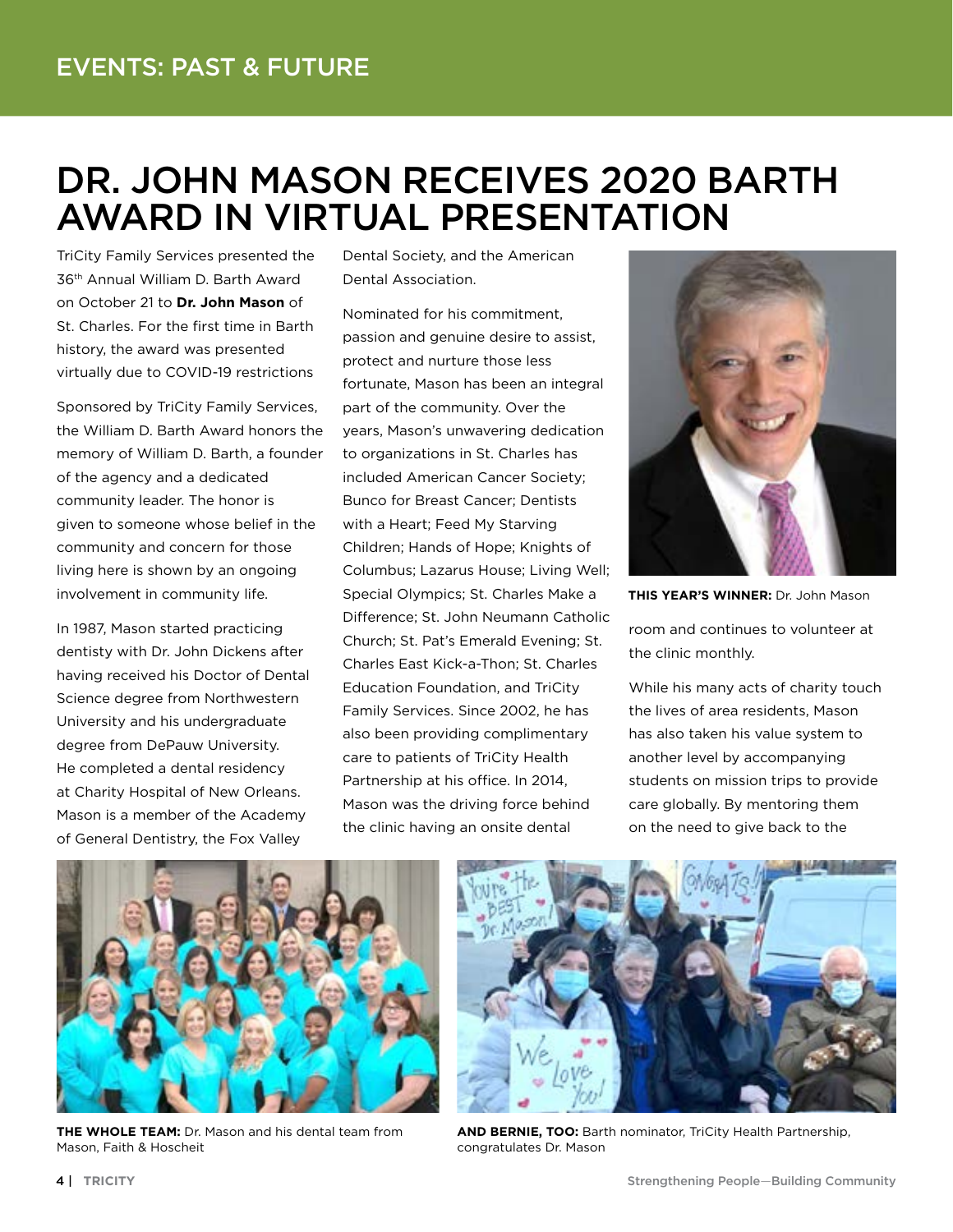### EVENTS: PAST AND FUTURE

world, he has fostered a community of caring, giving, selflessness, and charity for future generations. Mason has impacted many in St. Charles and encourages his staff to volunteer in the community and find joy in the act of helping others.

Mason resides in St. Charles with his wife, Jane, and their dog, Riley. In his spare time, he enjoys fly-fishing, skiing and spending time with his four adult children.

The William D. Barth Award was established in 1985 and recognizes one individual each year who has made a significant and positive impact, through community service, on the Central Kane County area.

Past recipients of the William D. Barth Award include the following: Loy

Williams, 2019; Melinda Kintz, 2018; Dudley and Judy Burgess, 2017; The Honorable Clint Hull, 2016; Carolyn Fabian, 2015; Joanne Spitz, 2014; Fred Norris, 2013; Carolyn Sprawka, 2012; Sarah Kimber, 2011; James Kintz, 2010; Mary Lu O'Halloran, 2009; Pam Mann, 2008; Doris Hunt, 2007; Cris Anderson, 2006; Steve Lillie, 2005; Peg Halladay, 2004; Vernon Oie, 2003; Melinda Hinners, 2002; Darlene Marcusson, 2001; Betsy Penny, 2000; Marjorie Hissong, 1999; Robert Hawse, 1998; Carol Rosene, 1997; Ralph & Lucile Little, 1996; Vernon Guynn, 1995; Howard Wallin, 1994; James Abbot, 1993; Joanne Hansen, 1992; Max Hunt, 1991; Russell Forkins, 1990; Nellie Wood, 1989; Nancy Temple, 1988; Glen Haines, 1987; Jim McCausland, 1986 and Frank Burgess, 1985.



**I ACCEPT:** Delivering his acceptance speech



## ACTIVATE THE ALLEY

The public was invited to a Mural Reveal and Ribbon Cutting at Water Street Studios on August 18, as part of Water Street Studios' Activate the Alley "pARTnership" project. To honor its 10-year anniversary, Water Street Studios paired 10 local artists with 10 local nonprofit agencies to create outdoor, public art murals that illustrate the programs and services the nonprofits offer. All murals are on display in the alley leading up to the entrance of the studio.

TriCity Family Services' mural design was created by Aurora artist **Maureen Gasek**.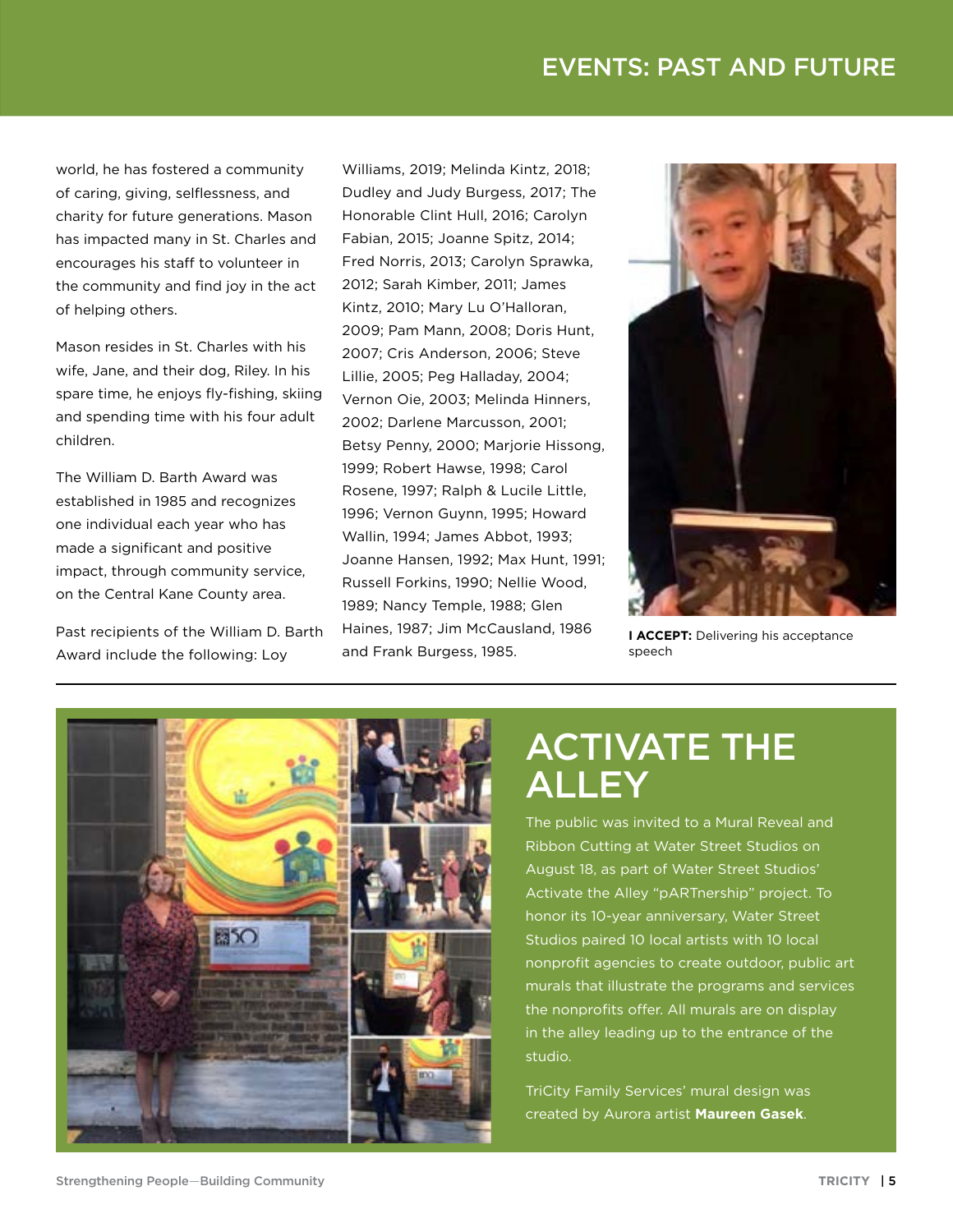**EXECUTIVE DIRECTOR** LAURA POSS

#### **BOARD OF DIRECTORS**

**PRESIDENT**  GAIL KRAWCZYKOWSKI

**VICE-PRESIDENT** VERONIQUE SAXE

**SECRETARY** STEPHANIE WANG

#### **TREASURER**  THOMAS RUSSE

DIANE GIBSON KELLY HAAB-TALLITSCH JAN HELD DR. MAGGIE HOSCHEIT CHERYL JOHNSON IAN MCPHERON DAVE RANDA LAURA WISKARI

#### **ADVISORY COUNCIL**

BOBBI ALDERFER ANN ALEXANDER CRIS ANDERSON ED BROOKS TOM BROWN DUDLEY BURGESS JUDY BURGESS DR. EMMA CABUSAO DIANE GIBSON MELINDA HINNERS-WALDIE ROB HOLLIS CHARLIE KALLSTROM DONNA LENGLE JOHN LENGLE LANA LERMAN CHRIS MELLIN BETSY PENNY

## EMOTIONAL WELLNESS PROGRAMMING

#### **Wilderness Challenge Program 2021**

We are excited to be returning to the Boundary Waters Canoe Area Wilderness of Northern Minnesota from June 10-17 for the 31st Annual Wilderness Challenge Program after a one-year hiatus! Following CDC guidelines, the agency has implemented COVID-19 safety procedures that all participants, staff and volunteers are required to follow. Graduating eight, ninth and tenth graders will canoe, portage and camp, while developing valuable life skills to help prepare them for adjustment to high school and their young adult life. With the guidance of trained staff and through a multitude of natural challenges, the focus of the trip is to enable teens to develop peer relationships, team building and problem-solving skills. As usual, no prior camping or wilderness experience is required because program initiatives are designed to match each teen's physical and emotional readiness. After completing the trip, participants are invited to attend the Wilderness Challenge Group with follow-up events throughout the school year that strengthen lessons that are learned on the trail and further develop leadership potential.

#### **Preschool Story & Social Time**

This program is presented by TriCity Family Services' Director of Emotional Wellness Programs, **Michelle Clark**, Licensed Clinical Professional Counselor, NCC, experienced group facilitator, and parent.

Preschoolers (ages 3-5) will learn and practice social/emotional skills from the comfort of home alongside a parent or caregiver, while seeing and hearing each other express emotions without wearing masks. **Expect highly interactive, 30-minute experiences with a focus on playful learning and conversation in an encouraging, positive, and supportive environment.** Children are NOT expected to sit still the whole time. Attend once or every week, in the mornings or afternoons or both, via Zoom.

Registration is required. Cost is free.

10:30-11am, Preschool Story and Social Time (for ages 3-5 with a parent or caregiver)

#### **Dates: Tuesdays, June 8, 15, 22, 29**

[https://us02web.zoom.us/meeting/register/](https://us02web.zoom.us/meeting/register/tZAkcOysqTwtHtJmQrKaozjsFfZyB7WLMKOK) [tZAkcOysqTwtHtJmQrKaozjsFfZyB7WLM-](https://us02web.zoom.us/meeting/register/tZAkcOysqTwtHtJmQrKaozjsFfZyB7WLMKOK)**[KOK](https://us02web.zoom.us/meeting/register/tZAkcOysqTwtHtJmQrKaozjsFfZyB7WLMKOK)** 

6-6:30pm, Preschool Story and Social Time (for ages 3-5 with a parent or caregiver)

#### **Dates: Tuesdays, June 8, 15, 22, 29**

[https://us02web.zoom.us/meeting/register/](https://us02web.zoom.us/meeting/register/tZApduyopzMoHdShpqon4AvyRWadIOjU67M4) [tZApduyopzMoHdShpqon4AvyRWadIO](https://us02web.zoom.us/meeting/register/tZApduyopzMoHdShpqon4AvyRWadIOjU67M4)[jU67M4](https://us02web.zoom.us/meeting/register/tZApduyopzMoHdShpqon4AvyRWadIOjU67M4)

#### **Responding to Stress & Worries**

This program is presented by TriCity Family Services' Director of Emotional Wellness Programs **Michelle Clark**, Licensed Clinical Professional Counselor,

#### *(CONTINUED ON NEXT PAGE)*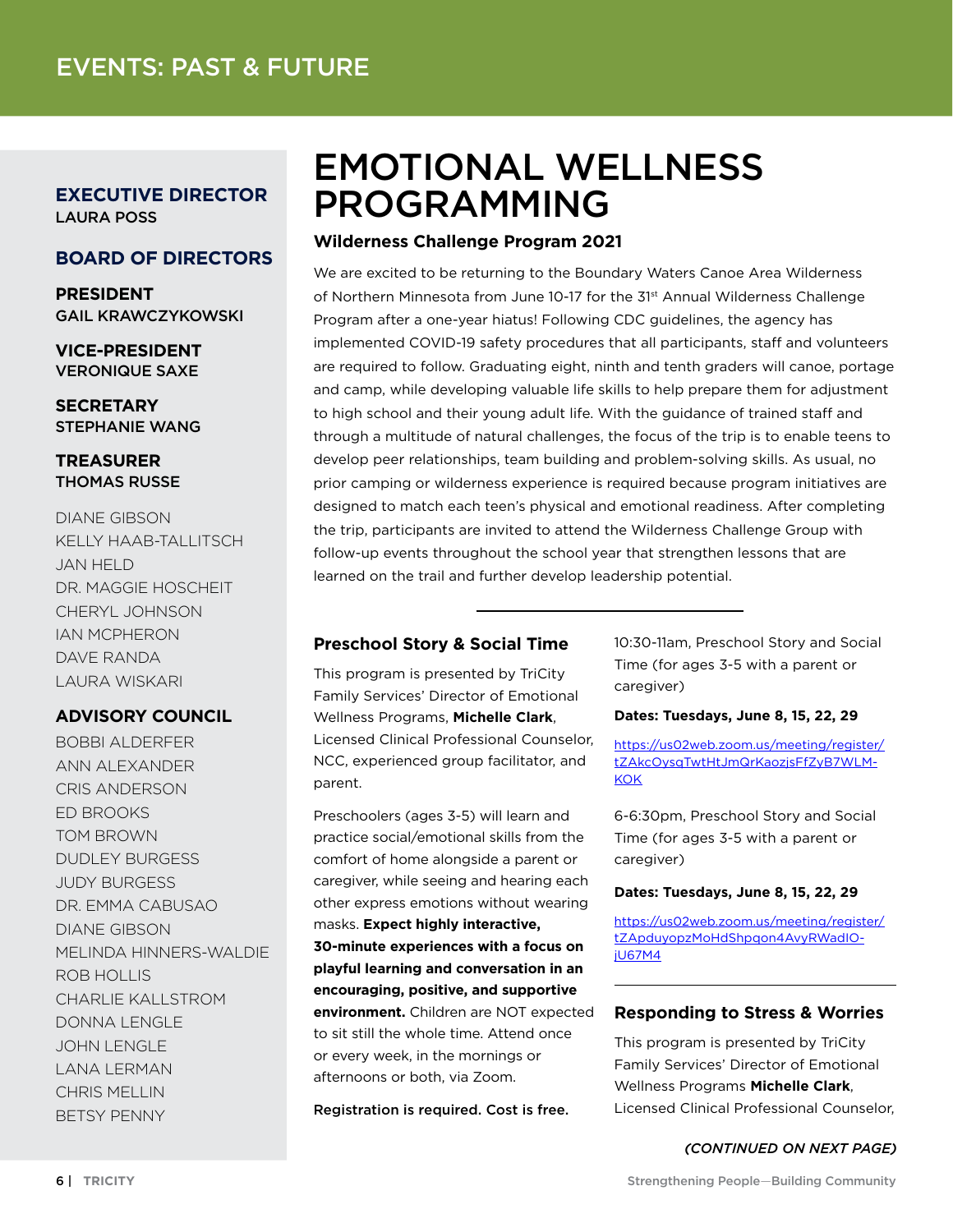### EVENTS: PAST AND FUTURE

# HERE'S TO THE FUTURE

From January 2020 to now, the need for our services has been growing, (including a near-triple increase in our Family-Based Treatment for Eating Disorders Program!), which means we must grow our agency to keep up with demand. We welcome the following staff to our team, who have been hired since our last newsletter.

**Therapists:** Emma Baxter, Judith Cervantes, Leanne Deister-Goodwin, Sara Gjorgjevik, Jessica Guzman, Laura Kenward, Donna Newbold, Kathy Omsberg, Alice Pierce and Christopher Scropos.

**Manager of Office Operations:** Rosie Gregor

**Intake Coordinator: Delaney Guinan Front Desk Receptionist:** Nichole Reed

As we introduce so many new faces to our agency, we must also bid a fond farewell to Sandy Jones, our beloved manager of office operations, who will be retiring on June 30 after dedicating a quarter century of her life to TriCity Family Services. Her passionate commitment to our mission will be greatly missed, as will her fun spirit, musical outbursts, and sense of humor.



**THANKS, SANDY!:** Our office manager, Sandy Jones, is retiring

Best wishes to Sandy on a future filled with good health, much happiness and plenty of good recipes!

### *(CONTINUED FROM LAST PAGE)* EMOTIONAL WELLNESS PROGRAMMING

NCC, experienced group facilitator, and parent.

#### Registration is required. Cost is free.

#### *Children and Parents Learn Together:*

- Steps to calm the physical reactions to distress
- Self-talk and phrases to say aloud when responding to children's anxiety
- Daily activities that build skills for resilient responses to stress

#### **Responding to Stress & Worries – For Elementary School Students & Parents**

#### **Date: June 17, 4-4:30pm**

[https://us02web.zoom.us/meeting/regis](https://us02web.zoom.us/meeting/register/tZEqfuqqqzspHNEnasiogLMcncXhAyNDJEPO)[ter/tZEqfuqqqzspHNEnasiogLMcncXhAyN-](https://us02web.zoom.us/meeting/register/tZEqfuqqqzspHNEnasiogLMcncXhAyNDJEPO)[DJEPO](https://us02web.zoom.us/meeting/register/tZEqfuqqqzspHNEnasiogLMcncXhAyNDJEPO)

#### **Responding to Stress & Worries – For Middle School Students & Parents**

**Date: June 17, 5-5:30pm**

[https://us02web.zoom.us/meeting/](https://us02web.zoom.us/meeting/register/tZMofuuvqjsrH9RrSsr4Vr3uQfNtzyb20TCF) [register/tZMofuuvqjsrH9RrSsr4Vr3uQf-](https://us02web.zoom.us/meeting/register/tZMofuuvqjsrH9RrSsr4Vr3uQfNtzyb20TCF)[Ntzyb20TCF](https://us02web.zoom.us/meeting/register/tZMofuuvqjsrH9RrSsr4Vr3uQfNtzyb20TCF)

#### **Responding to Stress & Worries – For High School Students & Parents**

#### **Date: June 17, 6-6:30pm**

[https://us02web.zoom.us/meeting/regis](https://us02web.zoom.us/meeting/register/tZ0tfuyhrDkoGNAdiaI4i82LhMglyDUXuPFV)[ter/tZ0tfuyhrDkoGNAdiaI4i82LhMglyDUX](https://us02web.zoom.us/meeting/register/tZ0tfuyhrDkoGNAdiaI4i82LhMglyDUXuPFV)[uPFV](https://us02web.zoom.us/meeting/register/tZ0tfuyhrDkoGNAdiaI4i82LhMglyDUXuPFV)

#### **Preschool Sibling Harmony**

This program is presented by TriCity Family Services' Director of Emotional Wellness Programs Michelle Clark, Licensed Clinical Professional

Counselor, NCC, and parent.

#### *Preschoolers and their siblings will learn and practice:*

- Ways to share
- Using feeling words to get along with each other
- Giving thanks

#### *Parents will also leave with . . .*

• Tips and answers to questions about how to reduce rivalry and increase harmony

30-Minute Interactive Presentation to Children with Their Parents/ Caregivers, Followed by 15-Minute Q&A Just for Parents/Caregivers

#### Registration is required. Cost is free.

#### **Date: June 24, 6-6:45pm**

[https://us02web.zoom.us/meeting/reg](https://us02web.zoom.us/meeting/register/tZAqfumqrjsvE93nh-WHefdyRb0PACRl-MFO)[ister/tZAqfumqrjsvE93nh-WHefdyRb-](https://us02web.zoom.us/meeting/register/tZAqfumqrjsvE93nh-WHefdyRb0PACRl-MFO)[0PACRl-MFO](https://us02web.zoom.us/meeting/register/tZAqfumqrjsvE93nh-WHefdyRb0PACRl-MFO)